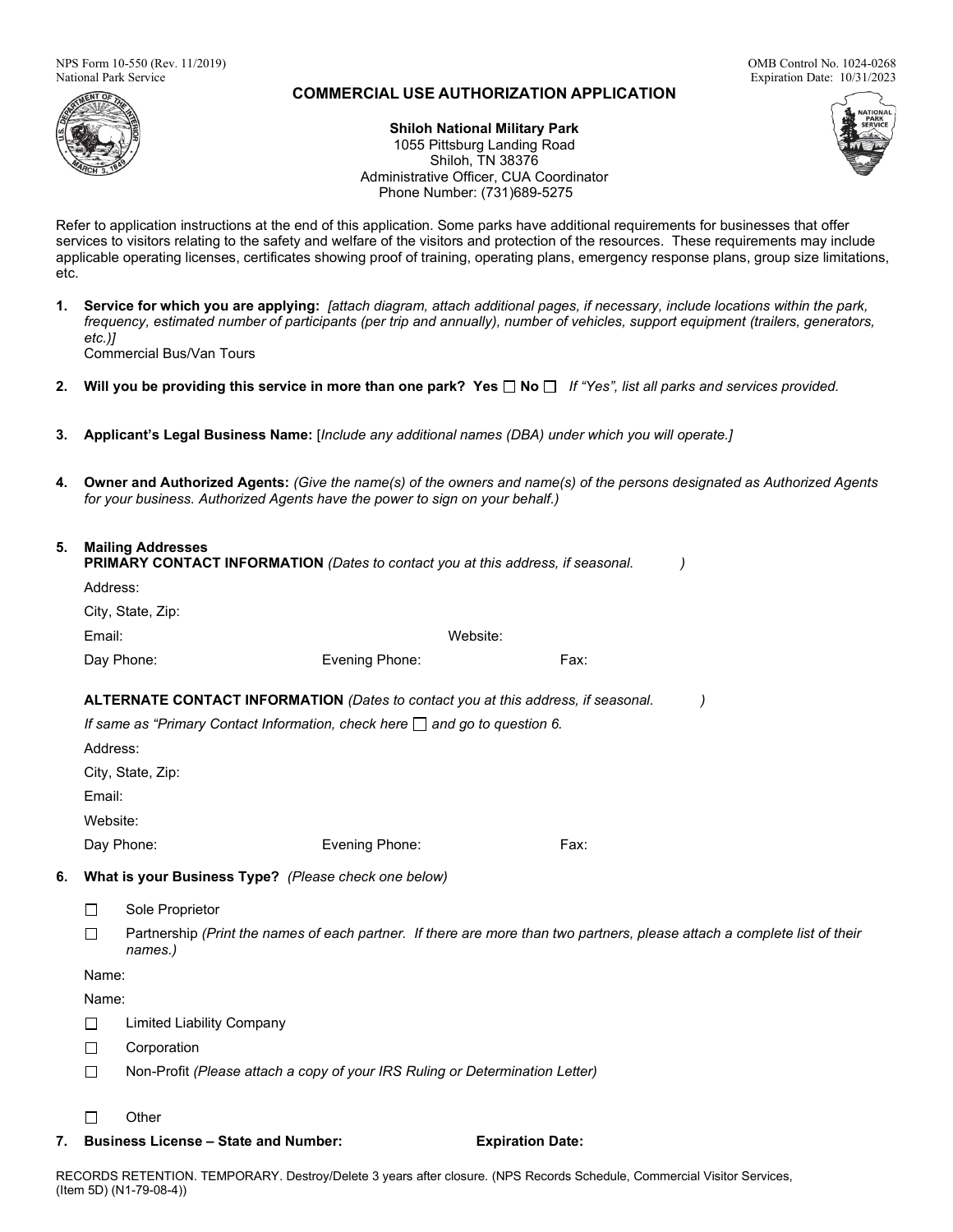#### **8. Employer Identification Number (EIN):**

#### **9. Liability Insurance:**

Provide proof of liability insurance. The CUA operator must maintain General Liability insurance naming the United States of America as additional insured. Minimum coverage amount is \$500,000 per occurrence. Some activities will require increased coverage or other types of liability insurance; see Park-Specific CUA Insurance Requirements ("Attachment A").

# **10. Will your business operate vehicles/vessels/aircraft within NPS boundaries?**

Yes  $\Box$  No  $\Box$ 

*Information for vehicles/vessels/aircraft chartered from and operated by another company is NOT required. If "Yes," please give a description of each vehicle. Use additional paper, if necessary.* 

| <b>Make/Model of Vehicle</b> | Year | <b>Max # Passenger Capacity</b> | Own/Rent/Lease |
|------------------------------|------|---------------------------------|----------------|
|                              |      |                                 |                |
|                              |      |                                 |                |
|                              |      |                                 |                |

#### **11. Additionally Required Documentation:**

Parks may require proof of licenses, registrations and certificates, etc. Provide copies of additionally required documentation identified in "Attachment B".

#### **12. DOI Employment:**

Are you, your spouse, or minor children employed within the U.S. Department of the Interior?

Yes  $\Box$  No  $\Box$  If "Yes", please provide information below:

Employee Name: Title:

Bureau or Office where employed:

If you selected yes, to 12., please contact your servicing ethics office for further guidance prior to submitting this form. A list of servicing ethics offices can be found at, https://www.doi.gov/ethics.

**13. Violations:** To your knowledge, have you, your company, or any current or proposed employees been convicted or fined for violations of State, Federal, or local law within the last 5 years? Are you, your company, or any current or proposed employees now under investigation for any violations of State, Federal, or local law or regulation? See instructions.

Yes  $\Box$  No  $\Box$  If "Yes", please provide the following information. Attach additional pages, if necessary.

Date of violation or incident under investigation:

Name of business or person(s) charged:

Please identify the law or regulation violated or under investigation:

Please identify the State, municipality, or Federal agency that initiated the charges:

Additional Detail (optional):

(Results) Action Taken by Court:

**14. Fee:** Please include the Application Fee as outlined in Attachment B.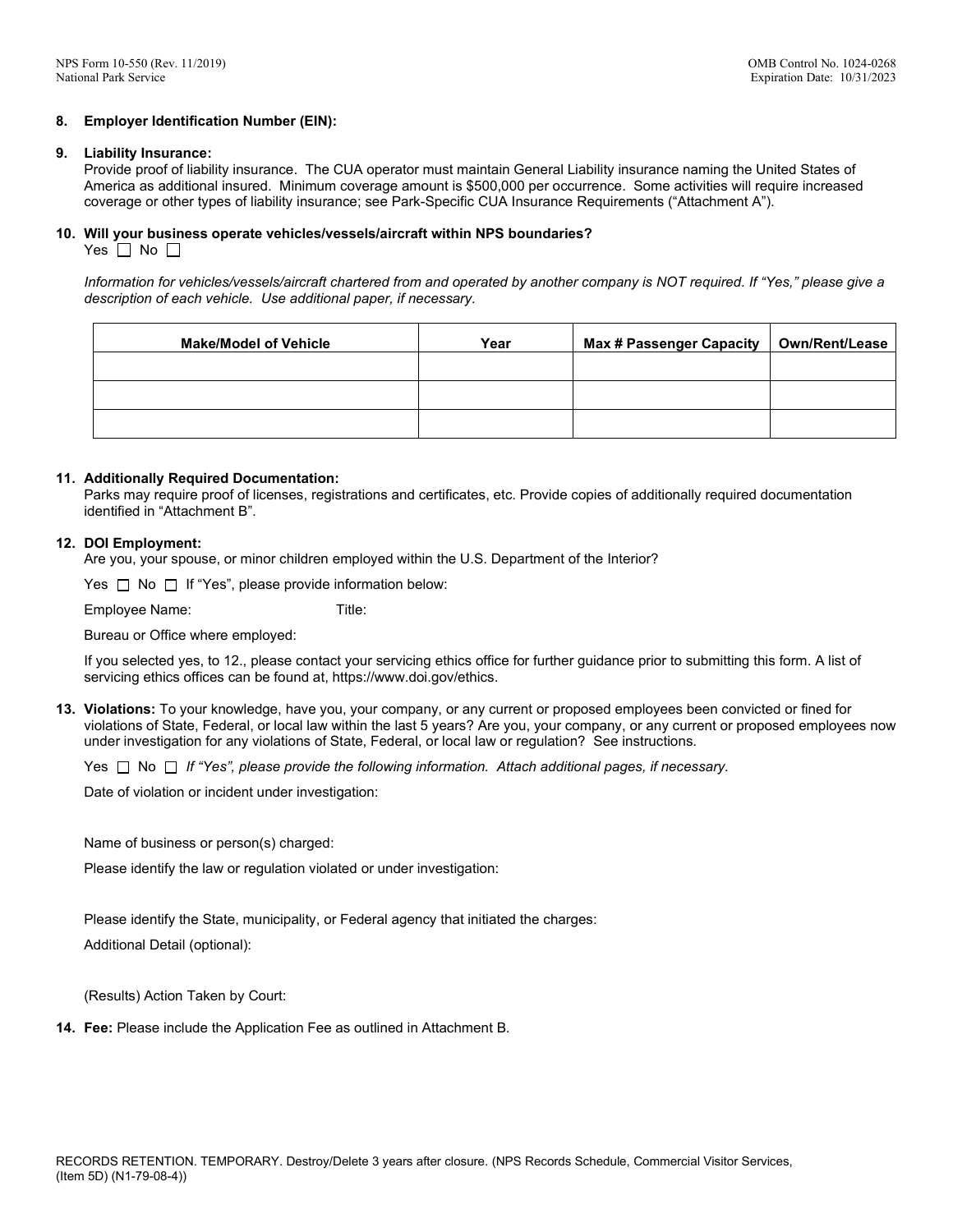#### **15. Signature:**

False, fictitious or fraudulent statements of representations made in this application may be grounds for denial or revocation of the Commercial Use Authorization and may be punishable by fine or imprisonment (U.S. Code, Title 18, Section 1001). All information provided will be considered in reviewing this application. Authorized Agents must attach proof of authorization to sign below.

*By my signature, I hereby attest that all my statements and answers on this form and any attachments are true, complete, and accurate.*

Signature Date Date of the Contract of the Contract of the Contract of the Date Date Date

Printed Name Title

## **NOTICES**

#### **Privacy Act Statement**

**Authority:** The authority to collect information on the attached form is derived from 16 U.S.C. 5966, Commercial Use Authorizations.

**Purpose:** The purposes of the system are (1) to assist NPS employees in managing the National Park Service Commercial Services program allowing commercial uses within a unit of the National Park System to ensure that business activities are conducted in a manner that complies with Federal laws and regulations; (2) to monitor resources that are or may be affected by the authorized commercial uses within a unit of the National Park System; (3) to track applicants and holders of commercial use authorizations who are planning to conduct or are conducting business within units of the National Park System; and (4) to provide to the public the description and contact information for businesses that provide services in national parks.

**Routine Uses:** In addition to those disclosures generally permitted under 5 U.S.C.552a(b) of the Privacy Act, records or information contained in this system may be disclosed outside the National Park Service as a routine use pursuant to 5 U.S.C. 552a(b)(3) to other Federal, State, territorial, local, tribal, or foreign agencies and other authorized organizations and individuals based on an authorized routine use when the disclosure is compatible with the purpose for which the records were compiled as described under the system of records notice for this system.

**Disclosure:** Providing your information is voluntary, however, failure to provide the requested information may impede the processing of your commercial use authorization application.

#### **Paperwork Reduction Act Statement**

In accordance with the Paperwork Reduction Act (44 U.S.C. 3501), please note the following. This information collection is authorized by The Concession Management Improvement Act of 1998 (54 USC 101911). Your response is required to obtain or retain a benefit in the form of a Commercial Use Authorization. We will use the information you submit to evaluate your ability to offer the services requested and to notify the public what services you will offer. We may not conduct or sponsor and you are not required to respond to a collection of information unless it displays a currently valid Office of Management and Budget control number. OMB has assigned control number 1024-0268 to this collection.

#### **Estimated Burden Statement**

We estimate that it will take approximately 2.5 hours to prepare an application, including time to review instructions, gather and maintain data, and complete and review the proposal. Send comments regarding this burden estimate or any other aspect of this collection of information, including suggestions for reducing this burden, to the Information Collection Officer, National Park Service, 12201 Sunrise Valley Drive, MS-242, Reston, VA 20192. Please do not send your completed form to this address; but rather to the address at the top of the form.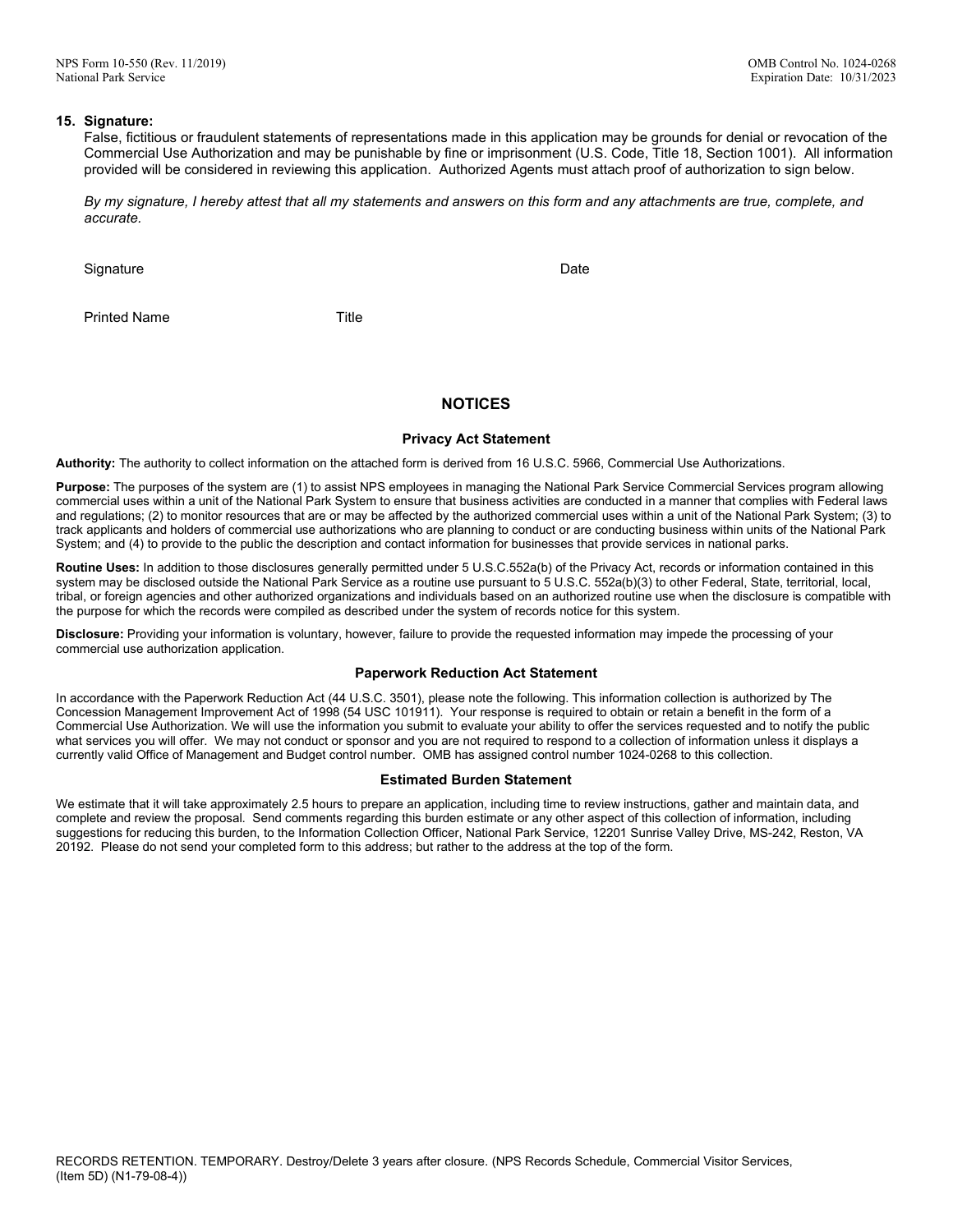**The following explanations correspond directly with the numbered items on the Application Form. Please read this entire document prior to completing the application. Include the nonrefundable application fee when submitting this application.**

# **COMMERCIAL USE AUTHORIZATION APPLICATION INSTRUCTIONS**

1. Enter the service you are proposing to provide. These are the services which are currently approved in the park:

## Commercial Bus/Van Tours

If the service you are proposing to provide is not a currently approved service listed above, contact the park CUA office at the number above.

- 2. Respond "No" or list other parks where you will be providing this service.
- 3. Enter the legal name of your business. If you have a secondary name under which you are doing business (d.b.a.), please enter that name also.
- 4. Give the name(s) of owners and name(s) of persons designated as Authorized Agents for your business. Authorized Agents have the power to sign on your behalf.
- 5. Provide contact information for both the main season and the off-season. Your contact information may also be published in the NPS Commercial Services Directory.
- 6. Check the box that identifies your type of business.
- 7. If the state in which you operate or the state where your business is domiciled requires a state business license, provide the state, license number and year of expiration.
- 8. Provide your Employer Identification Number (EIN). The Debt Collection Improvement Act of 1996 requires us to collect an EIN or Social Security Number (SSN). The NPS will not collect SSNs, only EINs. The EIN is issued by the Internal Revenue Service. You may receive a free EIN a[t http://www.irs.gov/Businesses/Small-Businesses-&-Self-Employed/How-to-Apply-for-an-EIN.](http://www.irs.gov/Businesses/Small-Businesses-&-Self-Employed/How-to-Apply-for-an-EIN) We will use the EIN that you provide as needed to collect debts.
- 9. Provide proof of General Liability Insurance naming the United States of America, as additional insured in the amounts designated in the application. Provide proof of vehicle/vessel/aircraft liability insurance if you own, rent, or lease vehicles/vessels/aircraft and transport visitors by those means or if those owned, rented, or leased vehicle/vessel/aircraft are engaged in providing the service (i.e., hauling horses used in the activity). Insurance companies must be rated at least A- by the most recent edition of A.M. Best's Key Insurance Reports (Property-Casualty edition) or similar insurance rating companies (Moody's, Standard and Poor's, or Fitch). You may be subject to additional insurance requirements. Refer to "Attachment A".
- 10. Provide a description of each owned, rented, or leased vehicle/vessel/aircraft you will utilize during the course of the proposed commercial service. Information for vehicles/vessels/aircraft chartered from and operated by another company is not required.
- 11. Provide copies of additional documentation as required by "Attachment B".
- 12. Indicate if you, your spouse, or parent (if you are a minor child) is employed by the U.S. Department of the Interior (Department). Departmental ethics regulations at 5 C.F.R. § 3501.103(c) prohibit Department employees, their spouses, and minor children, from acquiring or retaining permits, leases, and other rights in Federal lands granted by the Department. This prohibition includes any commercial use authorization to conduct commercial activities or services on Department property.
- 13. Provide details if your business or business owners or current employees or proposed employees have been convicted or are currently under charges for violation of State, Federal, or local law or regulation in the last 5 years. Do not include minor traffic tickets.
- 14. Include payment of the Application Fee \$100. See "Attachment " B.
- 15. Please sign and date your application. If the person SIGNING this application is an Authorized Agent for the business, proof of signing authority must accompany this application.

Attachment A: Insurance Requirements Attachment B: List of Approved Services, Additionally Required Documentation, and Fee Information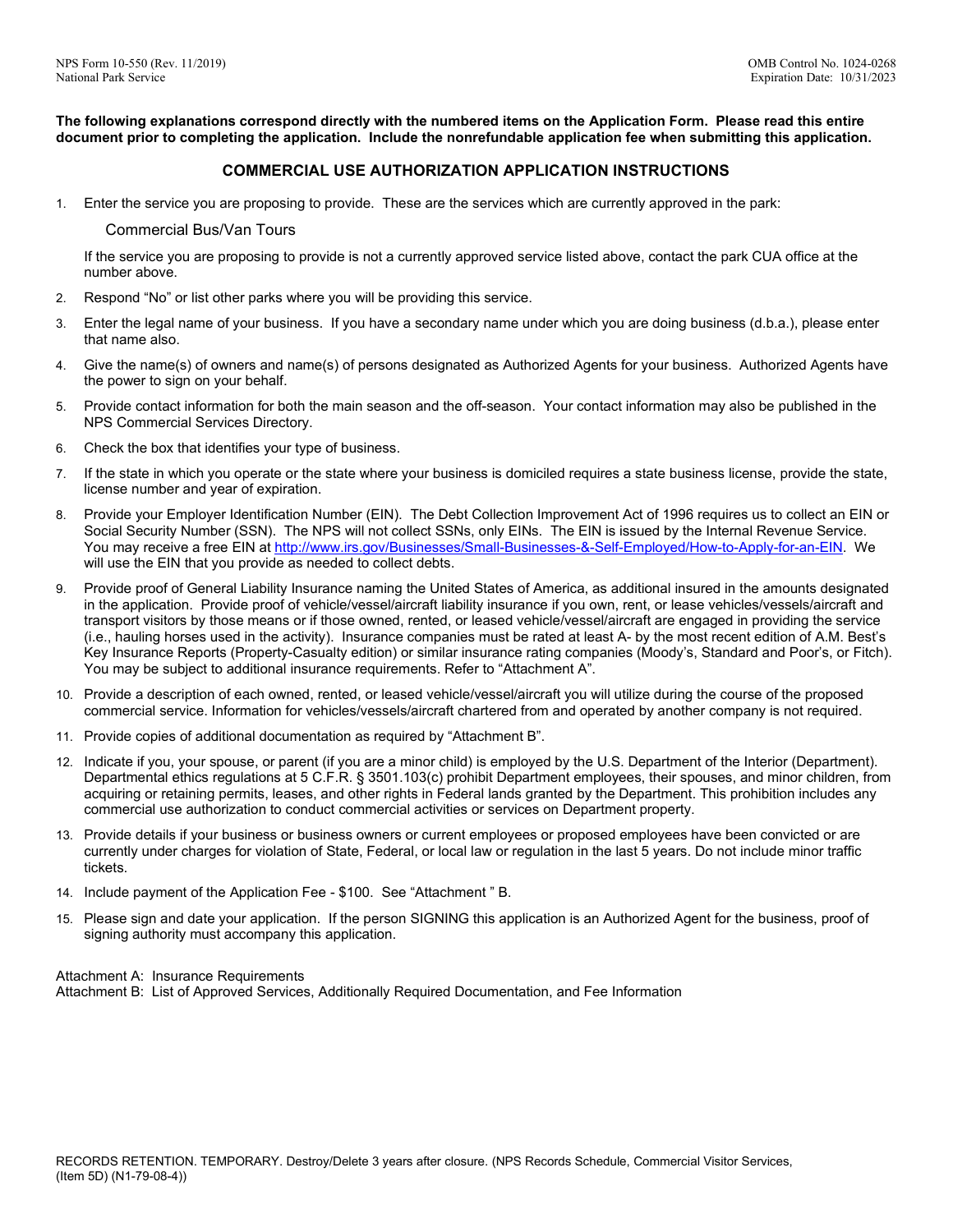**Additional Information:** The National Park Service has terms and conditions on all commercial service agreements. The following terms and conditions will apply to all Commercial Use Authorizations. There may be additional terms and conditions based on the services provided. These may include but are not limited to limits on locations, times, group size, and employee licenses and certifications and providing such information to the park superintendent for approval.

# **CONDITIONS OF THIS AUTHORIZATION**

- **1. False Information:** The holder is prohibited from knowingly giving false information. To do so will be considered a breach of conditions and be grounds for revocation: [RE: 36 CFR 2.32(a) (3)].
- **2. Legal Compliance:** The holder shall exercise this privilege subject to the supervision of the area Superintendent. The holder shall comply with all applicable laws and regulations of the area and terms and conditions of the authorization. The holder must acquire all permits or licenses of State or local government, as applicable, necessary to provide the services described above, and, must operate in compliance with all applicable Federal, State, and local laws and regulations, including, without limitation, all applicable park area policies, procedures and regulations. All vehicles/vessels/aircraft are required to be registered and the operators are required to have the proper licenses to operate them commercially, as required by law or regulation.
- **3. Rates:** The holder shall provide commercial services under this authorization to visitors at reasonable rates satisfactory to the area Superintendent.
- **4. Operating Conditions:** The holder shall provide the authorized commercial services to visitors under operating conditions satisfactory to the area Superintendent.
- **5. Liabilities and Claims:** This authorization is issued upon the express condition that the United States, its agents and employees shall be free from all liabilities and claims for damages and/or suits for or by reason of any injury, injuries, or death to any person or persons or property of any kind whatsoever, whether to the person or property of the holder, its agents or employees, or third parties, from any cause or causes whatsoever while in or upon said premises or any part thereof during the term of this authorization or occasioned by any occupancy or use of said premises or any activity carried on by the holder in connection herewith, and the holder hereby covenants and agrees to indemnify, defend, save and hold harmless the United States, its agents, and employees from all liabilities, charges, expenses and costs on account of or by reason of any such injuries, deaths, liabilities, claims, suits or losses however occurring or damages growing out of the same.
- **6. Insurance:** Holder agrees to carry general liability insurance against claims occasioned by the action or omissions of the holder, its agents and employees in carrying out activities and operations under this authorization. The policy shall name the United States of America as additional insured. Holder agrees to have on file with the park copies of the above insurance with the proper endorsements.
- **7. CUA Fees:** At a minimum, the holder shall reimburse the park for all costs incurred by the park as a result of accepting and processing the application and managing and monitoring the authorized activity. Administrative costs for the application process must be paid when the application is submitted. Monitoring fees and any additional costs incurred by the park to support the commercial activity will be paid annually or on a more frequent basis as determined by mutual agreement between the Holder and the area Superintendent.
- **8. Benefit:** No member of, or delegate to, Congress, or Resident Commissioner shall be admitted to any share or part of this authorization or to any benefit that may arise from this authorization. This restriction shall not be construed to extend to this Contract if made with a corporation or company for its general benefit.
- **9. Transfer:** This authorization may not be transferred or assigned without the written consent of the area Superintendent.
- **10. Termination:** This authorization may be terminated upon breach of any of the conditions herein or at the discretion of the area Superintendent.
- **11. Preference or Exclusivity:** The holder is not entitled to any preference to renewal of this authorization except to the extent otherwise expressly provided by law. This authorization is not exclusive and is not a concession contract.
- **12. Construction:** The holder shall not construct any structures, fixtures or improvements in the park area. The holder shall not engage in any groundbreaking activities without the express, written approval of the area Superintendent.
- **13. Reporting:** The holder is to provide the area Superintendent upon request a statement of its gross receipts from its activities under this authorization and any other specific information related to the holder's operations that the area Superintendent may request, including but not limited to, visitor use statistics, and resource impact assessments. The holder must submit annually the CUA Annual Report (NPS Form 10-660) and upon request the CUA Monthly Report (NPS Form 10-660A).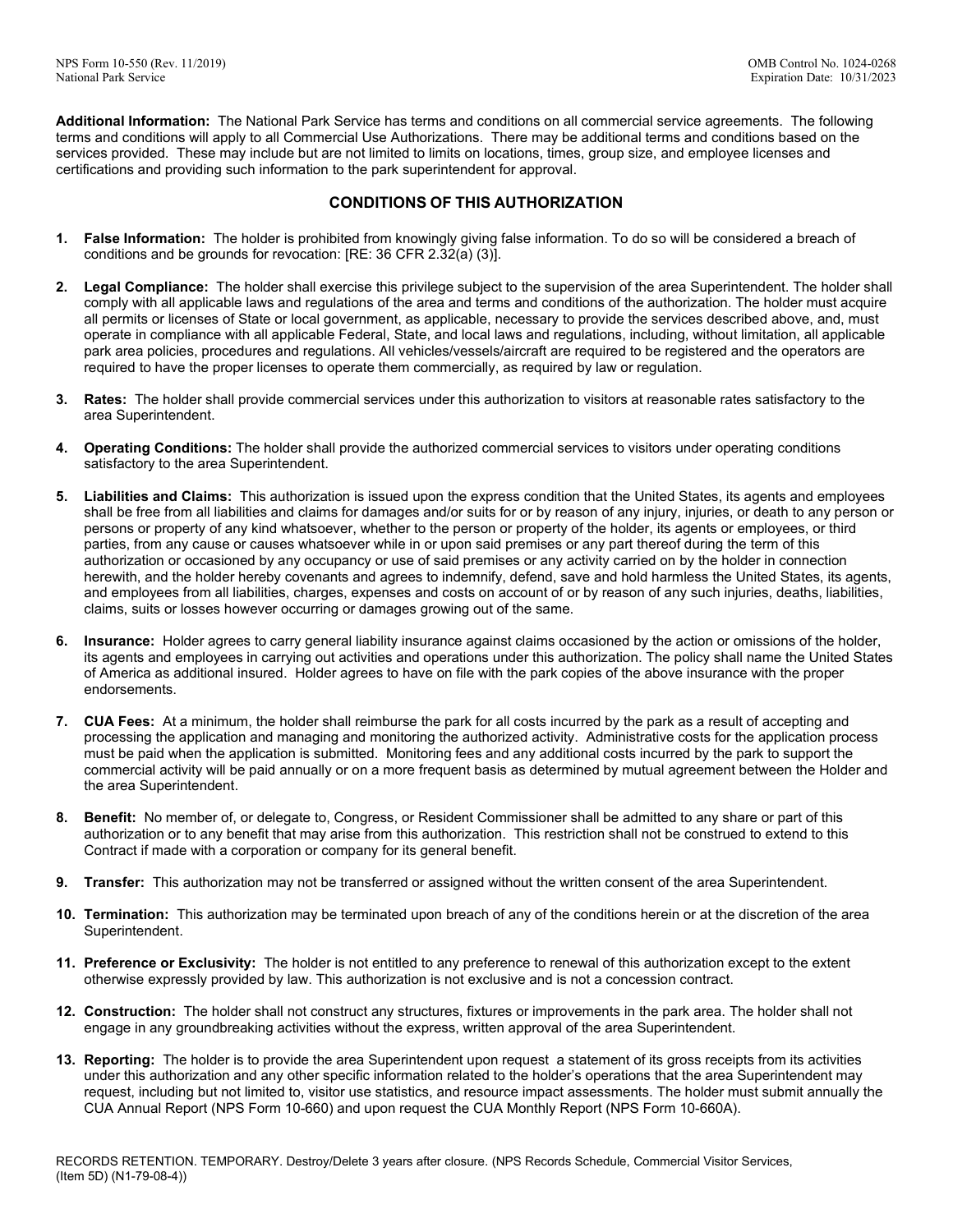- **14. Accounting:** The holder is to maintain an accounting system under which its accounts can be readily identified within its system of accounts classification. This accounting system must be capable of providing the information required by this authorization. The holder grants the United States of America access to its books and records at any time for the purpose of determining compliance with the terms and conditions of this authorization.
- **15. Minimum Wage:** The holder is required to adhere to Executive Order 13658 Establishing a Minimum Wage for Contractors, as applicable. The implementing regulations, including the applicable authorization clause, are incorporated by reference into this contract as if fully set forth in this contract and available at [https://federalregister.gov/a/2014-23533.](https://federalregister.gov/a/2014-23533)

**Exemption:** Under Executive Order 13838, Executive Order 13658 shall not apply to contracts or contract-like instruments entered into with the Federal Government in connection with seasonal recreational services or seasonal recreational equipment rental for the general public on Federal lands, but this exemption shall not apply to lodging and food services associated with seasonal recreational services. Seasonal recreational services include river running, hunting, fishing, horseback riding, camping, mountaineering activities, recreational ski services, and youth camps.

- **16. Visitor Acknowledgment of Risks (VAR):** The holder is not permitted to require clients sign a waiver of liability statement or form, insurance disclaimer, and/or indemnification agreement waiving the client's right to hold the CUA holder responsible for accidents or injury occurring on NPS property. The holder is permitted to request or require a client to sign a form or statement acknowledging risk and/or indicating that certain prerequisite skills may be needed to participate in the commercial activity. The holder must provide the park with the current copy of all forms and/or statements used for this purpose and obtain written approval by the park to use the form and/or statement. A sample Acknowledgment of Risk form may be obtained by contacting the CUA office at [731-689-5275] or by going to the park CUA webpage at [www.nps.gov/shil]
- **17. Intellectual Property of the National Park Service:** Except with the written authorization of the Director of the National Park Service, the Holder shall not assert any legal claim that the Holder or any related entity holds a trademark, tradename, servicemark or other ownership interest in the words "National Park Service", the initials "NPS", or official name of any unit or part thereof, including but not limited to any facility, logo, distinctive natural, archaeological, cultural, or historic site, within the National Park System, or any colorable likeness thereof, or the likeness of a National Park Service official uniform, badge, logo, or insignia.
- **18. Nondiscrimination:** The holder must comply with Applicable Laws relating to nondiscrimination in providing visitor services to the public and with all equal employment opportunity provisions of Title VII of the Civil Rights Act, as amended.

# **SPECIAL PARK CONDITIONS**

# COMMERCIAL USE AUTHORIZATION

**19. In the event of any emergency while in the Park, participants should contact 911. If not an emergency, then call (731) 689- 5275.**

**20. Holder will ensure activities do not restrict the use or enjoyment of park resources and facilities by other visitors. Permit will not guarantee exclusive use of any park areas.**

**21. Holder will notify park at least 14 days in advance of each permitted activity. Commercial use permit activities may be restricted during special events.**

**22. Park staff and volunteer will provide basic visitor services that are available to the public. Requests for additional services such as talks not already scheduled for the public must be made at least thirty (30 days) in advance, and will require reimbursement of all employee salary and benefits.**

**23. Permittee and all participants authorized herein must comply with all of the conditions of this permit and with all directions from National Park Rangers.**

**24. All laws, rules, and regulations applicable to the area covered by this permit remain in effect.**

**25. The permittee shall pay the United States for any damage resulting from this use that would not reasonably be inherent in the use which the permittee is authorized to make of the land described in this permit.**

**26. Any solicitation of customers, sales, or payment for commercial services shall not take place within the park area; all of these activities must occur outside of the park. In addition, articles, including those expressing views through printed matter, such as newspapers, pamphlets, posters, buttons, or bumper stickers, may not be offered for sale within the park area.**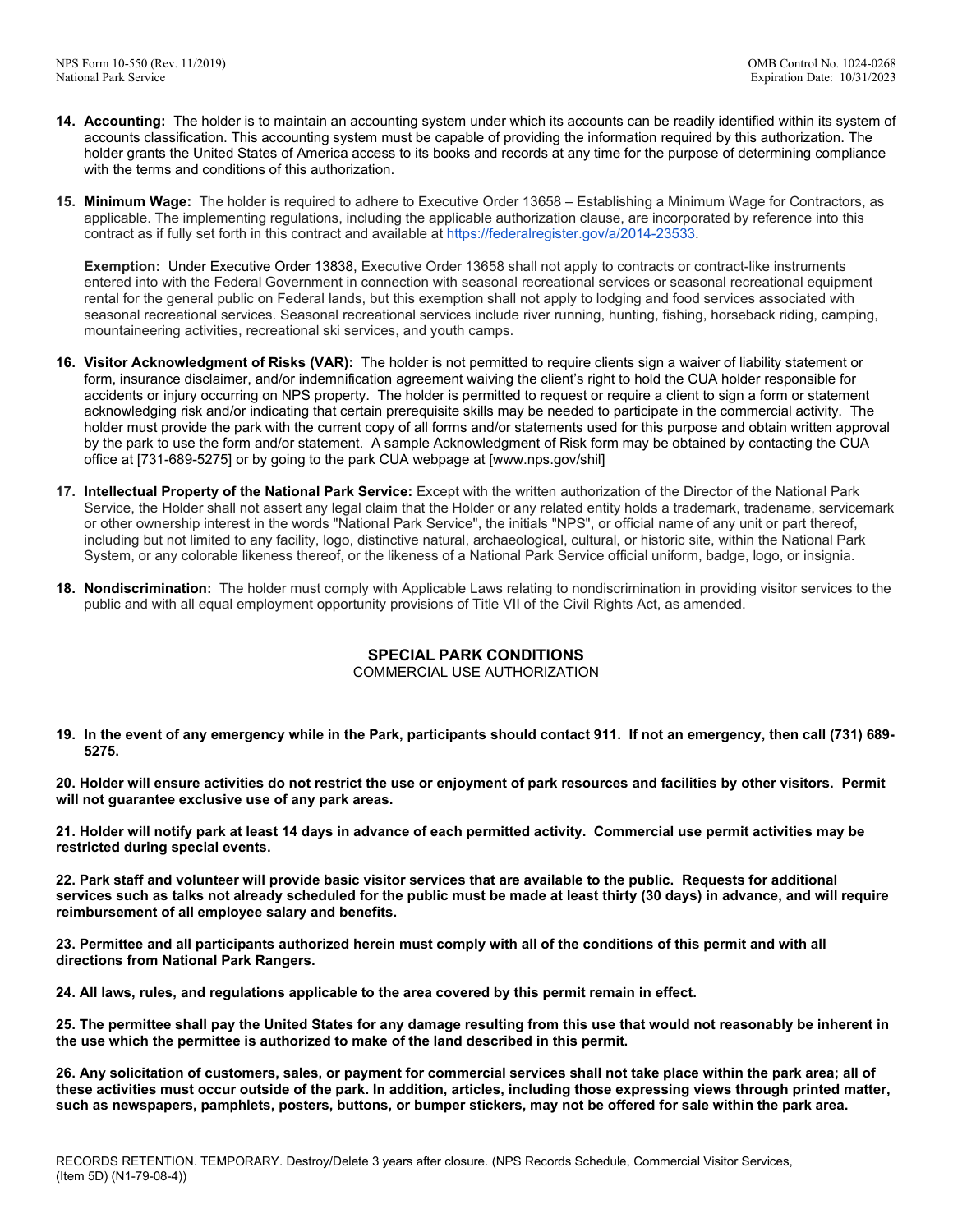**27. Participants must observe all speed limits and traffic regulations.**

**28. All vehicles associated with the permittee must be parked in designated or appropriate spaces to leave the flow of traffic unimpaired.**

**29. Natural features may not be disturbed or altered. This includes the cutting or removal of vegetation.**

**30. Wildlife will not be harmed, disturbed, or fed. Harassment of wildlife is prohibited by law. Filming wildlife is permitted as long as there is NO disturbance, feeding, teasing, or manipulation of resident or free-roaming animals.**

**31. Permittee will comply with applicable public health and sanitation standards and codes.**

**32. A copy of this authorization should be kept by driver when operating in the park. Stops are encouraged, especially at designated tour stops.**

**33. Drivers of commercial passenger carrying motor vehicles are prohibited from idling their engines in parking lots or developed areas. The idling of buses while loading, unloading, or waiting for passengers to re-board is prohibited. Drivers must turn the engine off before passengers disembark and turn the engine on only after all passengers have boarded.**

**34. All commercial bus /tour vehicle traffic is limited to paved park roads and paved pull-outs. Vehicles may not stop or park in the middle of a traffic lane or interfere with the free flow of traffic. Stopped vehicles must use existing paved pull-outs or designated parking spaces.**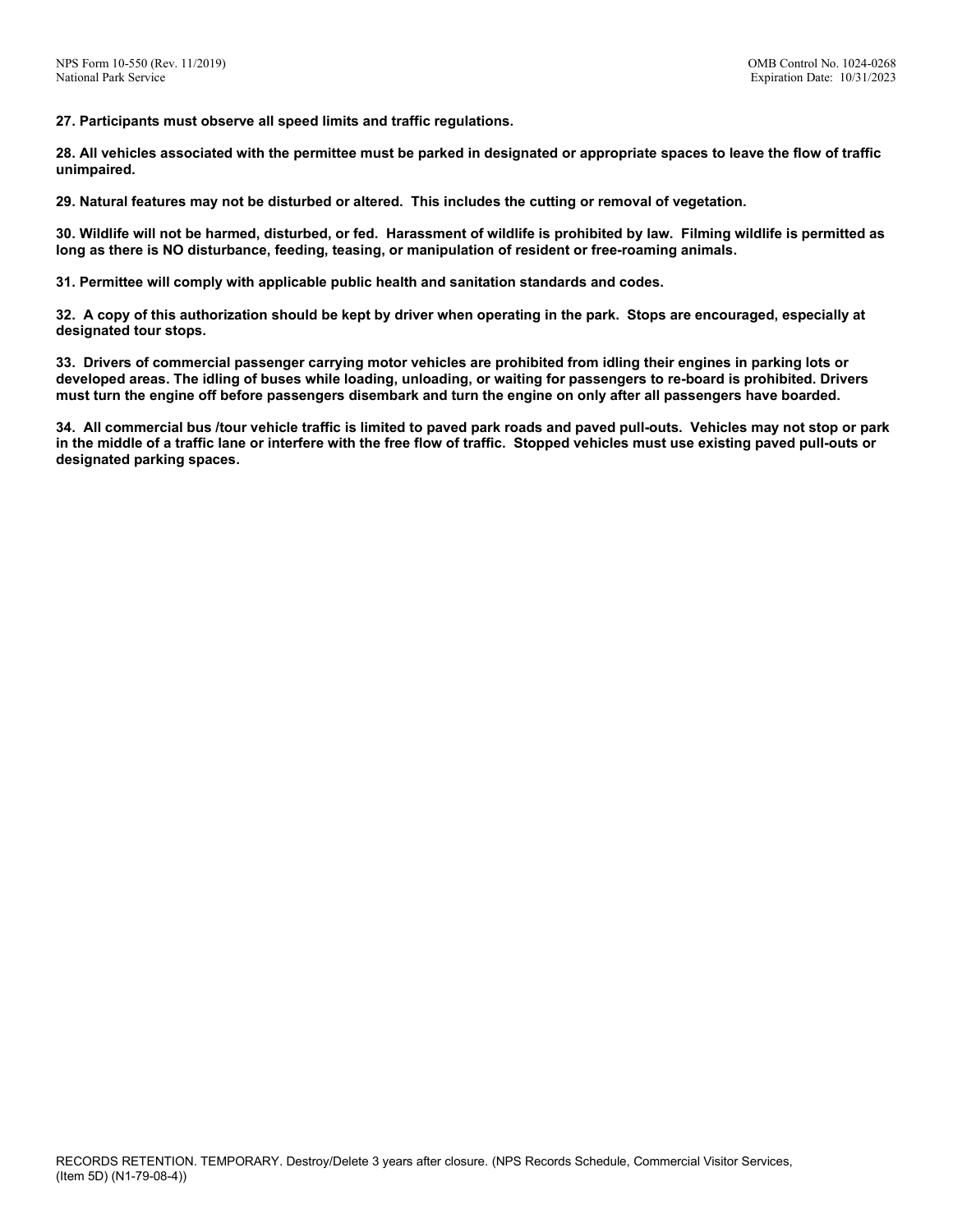## **ATTACHMENT A CUA Insurance Requirements**

## **Commercial General Liability (CGL) Insurance**

Liability insurance is required for all CUA holders under the terms of the authorization. Such insurance should be of sufficient scope to cover all potential risks and in an amount to cover claims that can reasonably be expected in the event of serious injury or death. The minimum commercial general liability insurance is \$500,000. Liability insurance policies must name the United States of America as additional insured. The business or person that is providing the service must be the named insured (policy holder). Companies that provide transportation only are not required to have Commercial General Liability as long as the passengers do not disembark.

## **Other Required Insurance**

**Commercial Auto Liability Insurance** is required if a CUA holder transports passengers or uses in the performance of the service in the park owned/leased/rented vehicles. If a CUA holder charters the vehicle and those chartered vehicles are owned and operated by another company, the CUA holder is not required to have Commercial Automobile Liability insurance. The minimum Commercial Auto Liability Insurance for passenger transport is:

| <b>Commercial Vehicle Insurance - Passenger Transport</b><br>(bodily injury and property damage) | <b>Minimum per Occurrence Liability</b><br>Limits* |
|--------------------------------------------------------------------------------------------------|----------------------------------------------------|
| Up to 6 passengers                                                                               | \$1,000,000                                        |
| 7 – 15 passengers                                                                                | \$1,500,000                                        |
| $16 - 25$ passengers                                                                             | \$3,000,000                                        |
| 26+ passengers                                                                                   | \$5,000,000                                        |

## **Insurance Company Minimum Standards**

The NPS has established the following minimum insurance **company** requirements. All insurance companies must meet the following minimum standards. These standards apply to foreign insurance companies as well as domestic companies.

- 1. All insurers for all coverages must be rated no lower than A- by the most recent edition of Best's Key Rating Guide (Property-Casualty edition), or similar insurance rating companies (Moody's, Standard and Poor's, or Fitch), unless otherwise authorized by the Service.
- 2. All insurers for all coverages must have Best's Financial Size Category of at least VII according to the most recent edition of Best's Key Rating Guide (Property-Casualty edition), or similar insurance rating companies (Moody's, Standard and Poor's, or Fitch), unless otherwise authorized by the Service
- 3. The insurance ratings must be submitted with the CUA Application. The rating companies do not issue certificates. We require the insurance broker to note this rating in the Certificate. If the rating does not appear on the certificate, the insurance broker must provide it in another document.

#### **Proof of Insurance Submission**

Applicants must submit proof of insurance with the CUA Application. The proof of insurance must:

- $\Box$  Be written in English with monetary amounts reflected in USD
- □ Reflect that insurance coverage is effective at time of CUA Application submission
- $\Box$  Name as insured the business or person that is providing the service
- □ Name the United States as additional insured
- □ Reflect a General Commercial Liability Policy with the minimum coverage amount required in the CUA Application
- $\Box$  Reflect required additional insurances (commercial vehicle, vessel, aircraft, etc.) with the minimum coverage amount required in the CUA Application
- $\Box$  Include insurance provider rating or provide in separate document